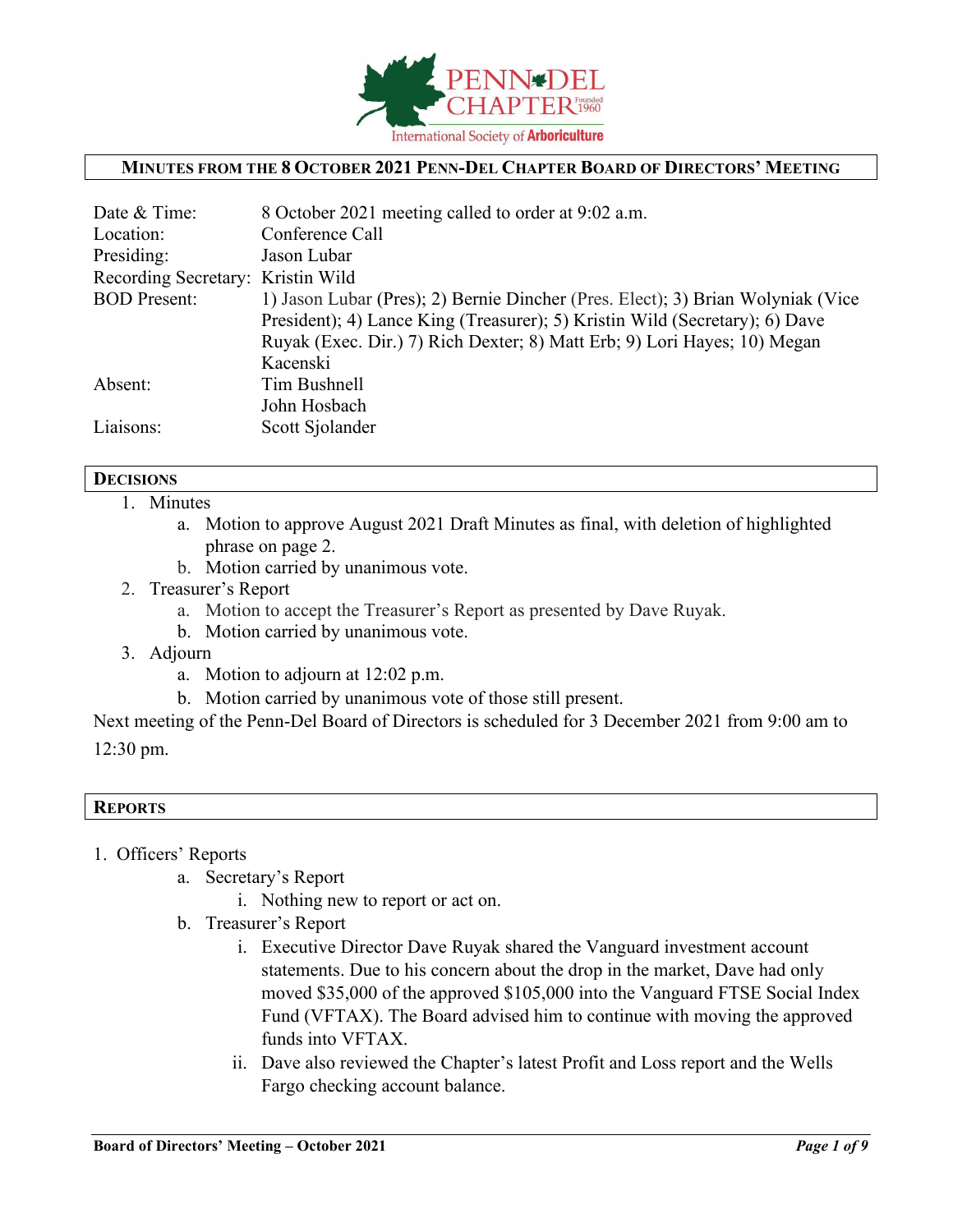

- c. Executive Director's Report
	- i. Dave reported that he felt the ISA Leadership Workshop in September was not as worthwhile as in the past, primarily due to the virtual aspect. He missed the in-person networking, in particular, but was still able to gather some good ideas. One is on-boarding new board and committee members via website content (create a PowerPoint of the Board handbook) and videos. Another is holding an annual retreat to help new Board members integrate and find a productive and satisfying role in the group. He is also looking into developing a Board of Directors and Volunteer Code of Conduct Agreement. The next ISA Leadership Workshop is scheduled for 30 March -1 April in Atlanta, GA and it will be an in-person event.
	- ii. Dave reported that the Arbor Expo (held on 11-12 September in Valley Forge, PA) was not well attended and was more of a trade show than an educational opportunity for those who attended. It was costly to vendors and may negatively impact the vendor response for the Penn-Del Symposium in February 2022.
	- iii. Dave gathered some new ideas from the New England Chapter's Conference, which might be useful for a future Penn-Del Symposium. QR codes were used to submit CEUs, but he noted that there was no confirmation of receipt by ISA. New England ISA's annual business meeting was a "Year in Review" presentation and their chapter awards were presented during a lunch break on the trade show floor. Also, general sessions were held on the trade show floor.
- d. President's Report
	- i. President Jason Lubar led further discussion of a Board of Directors on-boarding process and a possible annual retreat.
	- ii. Jason reported that the tree planting in memory of the late Hyland Johns is scheduled for Monday, 25 October at 11:30 at the ISA Memorial Grove in Fairmount Park, Philadelphia. All are invited. In addition to getting the Tree Lilac pre-planted, Lori Hayes, Dave Ruyak and Kristin Wild will be providing chairs, ice, shovels, coolers, tables, tablecloths/banners, water, coffee, juices, snacks, etc. for family and chapter members in attendance.
	- iii. Director Lori Hayes will be the Board's point person for the memorial tree planting for the late Bob McConnell in the spring of 2022.
	- iv. Jason reported that the Nursery Quality Task Force had not yet convened a meeting, but he will facilitate getting COR Representative Matt Erb and Chris Uhland of Harmony Hill Nursery together to get this project going.
- e. Past Presidents' Report
	- i. Rich Dexter requested a list and map of the ISA Memorial Grove trees in Fairmount Park, Philadelphia. Jason has an interactive map (ArcGIS) that was created a few years ago and will work with Dave to get the link on the website and Google Drive. Rich also asked for the most up-to-date list of Past Presidents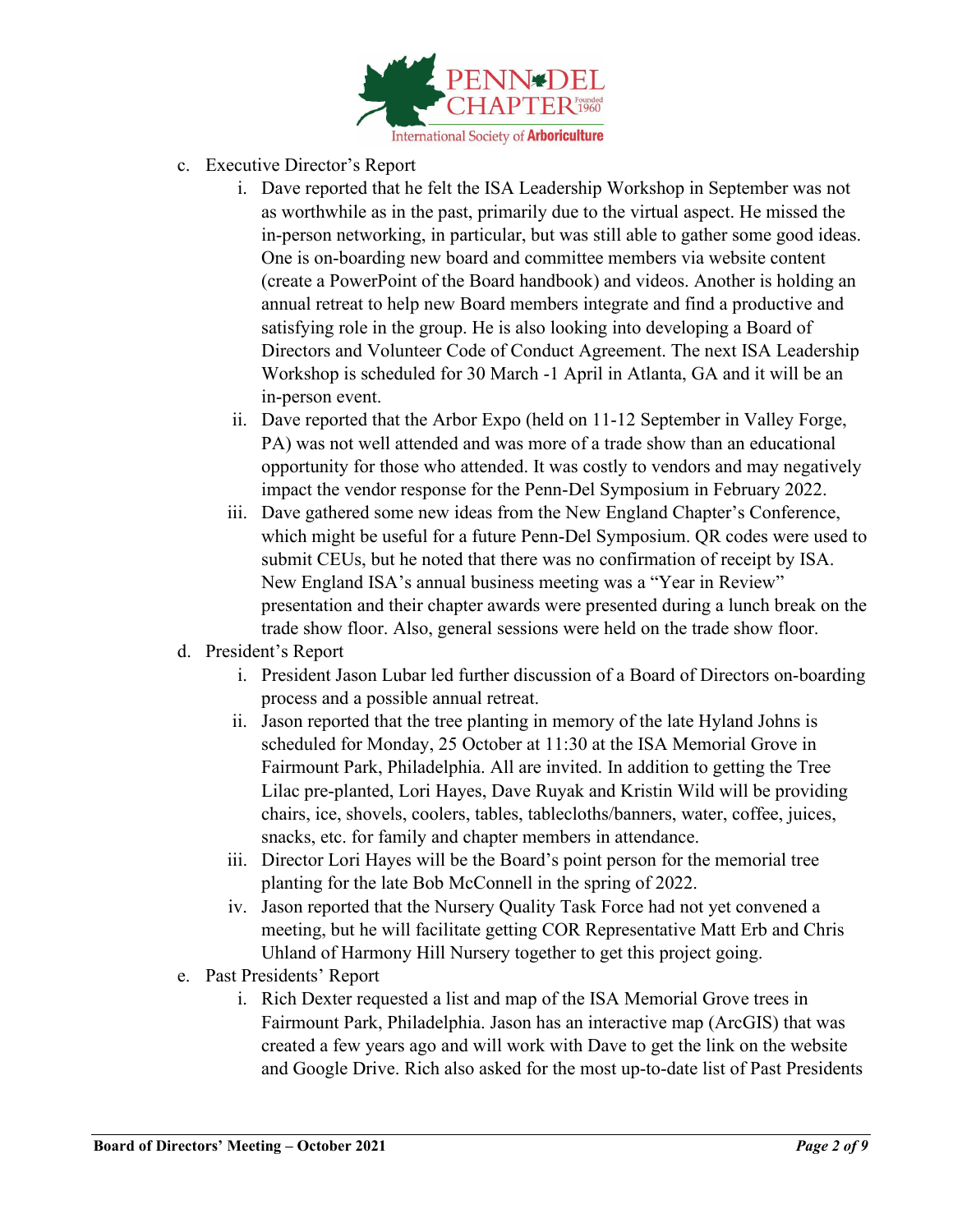

and their contact info. He will work with Dave and Sarah Hoster on updating this.

- ii. Past Presidents John Ward, Sarah Hoster and Al Cherry would like to be involved in the memorial tree planting in honor of Bob McConnell next spring.
- iii. Rich announced that recent Past President Rob Kruljac has agreed to serve on the Board as the Past Presidents Representative when Rich's term is complete in February 2022. Rich has invited Rob to attend the December Board Meeting to get up to speed on Chapter goals and initiatives.
- f. ISA Council of Representatives (COR) Report
	- i. Director Matt Erb said that COR's informal coffee chats online are still happening. In-person chapter conferences were recently discussed and one solution for addressing individual preferences for personal space and physical contact is by having color-coded name tags.
	- ii. Matt reported that some COR representatives and their chapters are very tired of virtual meetings (such as the virtual ISA Leadership Workshop).
- 2. Committee and Liaison Reports
	- a. Apprenticeship
		- i. No report was provided by Liaison Shea Zwerver, but Dave said that she was able to obtain funding for the pre-apprenticeship program in the PA prison system.
	- b. Arbor Day of Service Committee
		- i. Committee Chair Brian Wolyniak and Dave Ruyak reported that the Flight 93 Memorial project on 13 August went well. In addition to landscape maintenance, some elevation tree work was performed in the family section and parking area by Dave, Jim Savage and Rob Kruljac. A nice article on the project was published in the Penn State Ag magazine. The Penn State Master Gardeners are also interested in partnering with Penn-Del ISA on an annual landscape and tree maintenance event.
		- ii. Brian is preparing to re-energize the Arbor Day of Service days across the Penn-Del region during the usual late winter/spring season in 2022.
	- c. Awards Committee
		- i. Committee Chair Kristin Wild will be sending out the Chapter award descriptions and criteria to the Board, as well as reaching out to a few additional members in Delaware and central Pennsylvania, to gather nominations. In early December, the entire membership will be solicited to nominate members for awards via The Penn-Del Arborist e-newsletter.
		- ii. President-Elect Bernie Dincher offered to make the plaques once again, as long as a list of the award recipients can be provided to him before Christmas.
	- d. Education Committee
		- i. Committee Chair Brian Wolyniak stated that only a handful of people registered for the Safety Field Day, probably due to a high volume of storm work and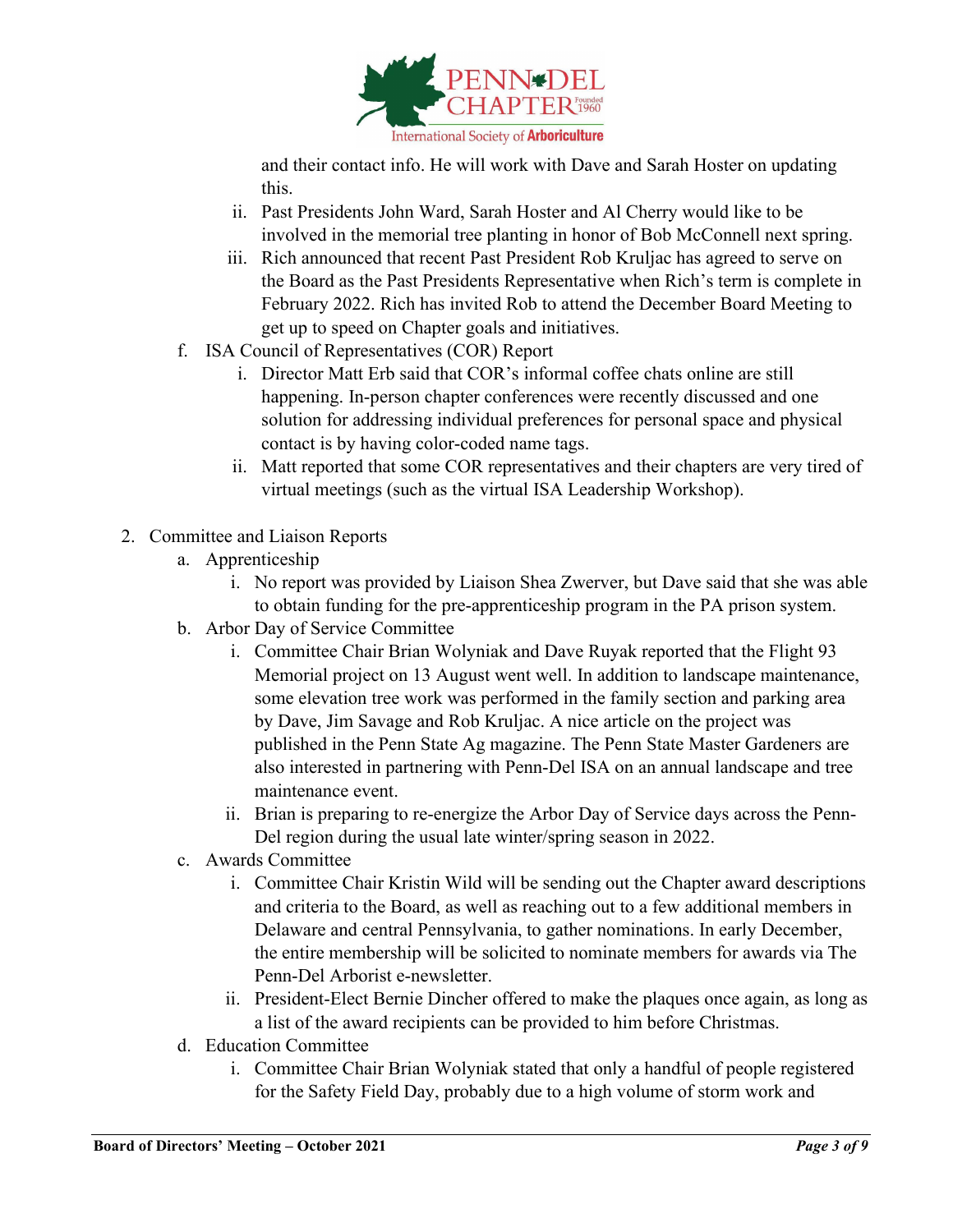

location issues, so it had to be cancelled. The Safety Field Day will be revisited after the Symposium with the goal of increasing registration rates.

- ii. Due to the cancellation of the Safety Field Day, the half-day Chainsaw Specialist course (ASTI grant) will be rescheduled to 8 December. It will be held in a southeastern PA location to be determined.
- e. ISA Certification Liaison
	- i. A written report is available at the end of the Minutes document.
	- ii. Liaison Scott Sjolander emphasized that he will be conducting an in-person Certified Arborist exam on 13 February 2022 in Lancaster just before the Symposium starts and is aiming to conduct an on-site TRAQ course in March in State College, as well as TRAQ Renewal.
- f. Outreach Committee
	- i. No report submitted.
- g. Penn State Ag Council
	- i. Director Lance King had to step away from the meeting for another call.
- h. Scholarship Committee
	- i. Kristin had nothing new to report about the Chapter scholarships.
- i. Symposium Committee
	- i. President-Elect Bernie Dincher reported that the Symposium schedule will start on Monday, 14 February at the Lancaster Marriott and Conference Center with the General Session. Breakouts and tree climber sessions will be held in the afternoon. On Tuesday, 15 February, the morning will be devoted to breakouts and then Plant Health Care.
	- ii. Director Tim Bushnell is coordinating the tree climber sessions. For utility presentations, Jason has contacted PECO and Dave will contact Steve Hilbert at Asplundh. Bernie also has an invasive species speaker whose talk could cover utility specialist credits.
- j. Tree Climbing Championship (TCC) Committee
	- i. No report was given by Committee Chair Glenn Riggs, but Dave provided information on the first annual "Duel on the Delaware" to be held on Saturday, 13 November at Washington's Crossing Park in New Jersey. Organized by the New Jersey Chapter as a fun, competitive climbing and rigging event, both chapters will bring 5 competitors and 1 alternate. Dave is looking for a few volunteers and people to cheer on our Chapter's competitors. He will promote the event on the website and in The Penn-Del Arborist e-newsletter.
- k. Tree Valuation Guide Committee
	- i. Nothing to report. This committee may need to be declared moribund.
- l. TREE Fund Liaison
	- i. A written report is available at the end of the Minutes document.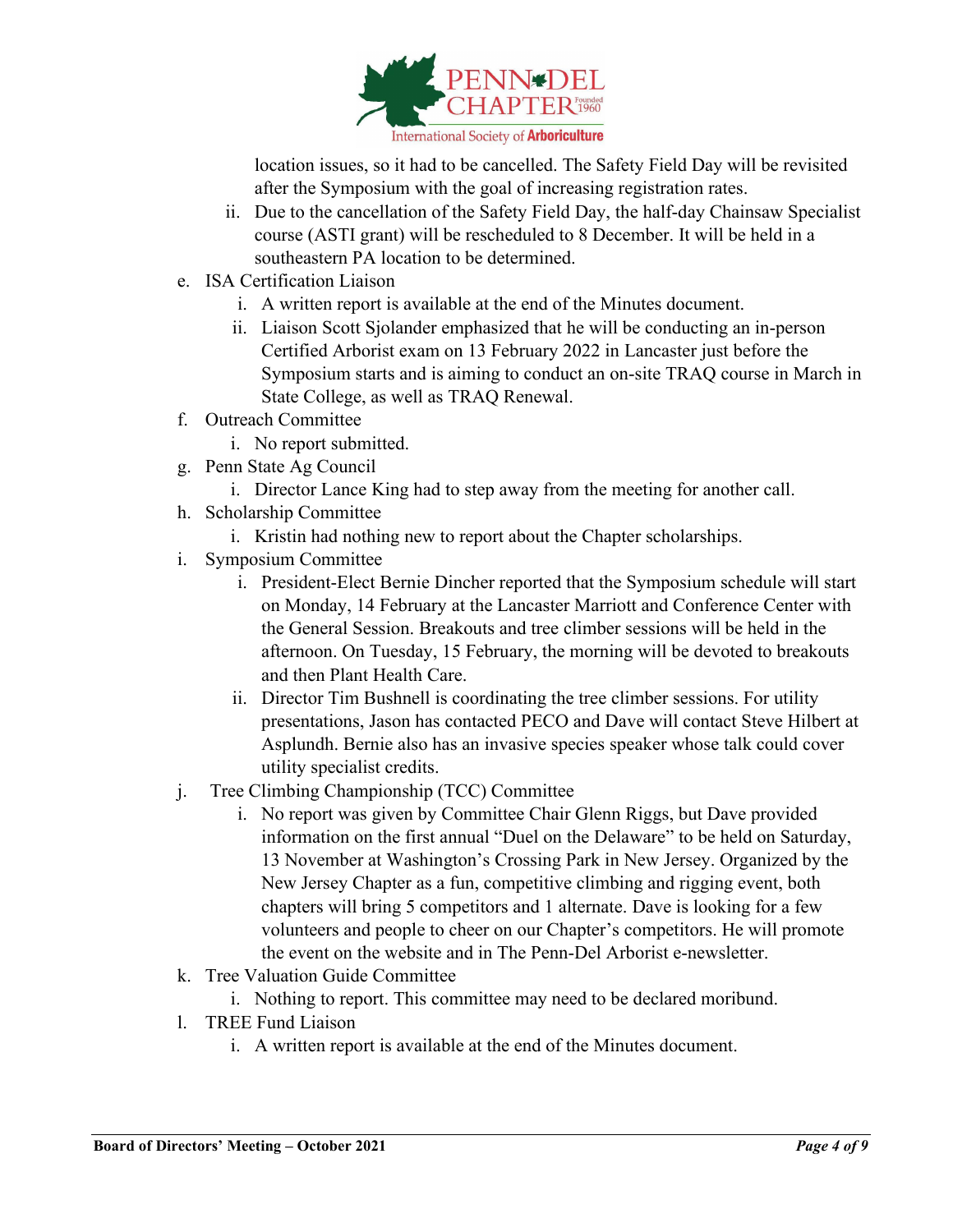

- m. TreePA
	- i. There was a TreePA meeting on 15 September in Harrisburg, but no quorum was reached. Bernie reported that the organization is finalizing a bare root tree order for municipalities.
	- ii. The TreePA Scholarship Fund has approximately \$8,000 which could be used for needy Symposium registrants. Jason will provide Dave with a criteria document and a link to the online application form from the TreePA website, to be posted on the Penn-Del website. The Chapter will also publicize it in The Penn-Del Arborist e-newsletter and on social media.
	- iii. Next meeting is scheduled for 8 December and will be virtual.
- 3. Nominations
	- a. Two positions on the Board are up for election/re-election at the end of the year Director Tim Bushnell and Treasurer Lance King. Tim Bushnell has decided not to run for re-election and Jason will check with Lance to make sure he will be running again. Nominations will be requested via The Penn-Del Arborist and voting takes place in December.
- 4. Strategic Plan for 2021-2026
	- a. Dave suggested appointing Board members or volunteers to act as a champion of each strategic goal – Public Outreach, Fundraising, Networking/Engagement and Education. No decisions were made at this time.

# **DISCUSSIONS**

- 1. Old Business
	- a. Dave Ruyak continues to work on updating and improving the Chapter's new website (through MemberClicks). In order to ensure consistency and to protect the data on the website, Dave is the only person with editing access. The website's event calendar was discussed, with various suggestions offered for a submission form and managing the amount of event content for the website or for social media. Dave requests that Board members contact him with any other corrections or changes to be made.
	- b. Regarding the new sign for the Penn-Del ISA Memorial Grove, a price quote of \$550 for the sign and \$250 for delivery from Maxon Supplies was received. Dave is gathering information on the posts required for the sign and he will work with Lori Hayes to get these purchased and installed. He is hopeful that the whole project will cost less than \$1,500.
- 2. New Business no new topics were raised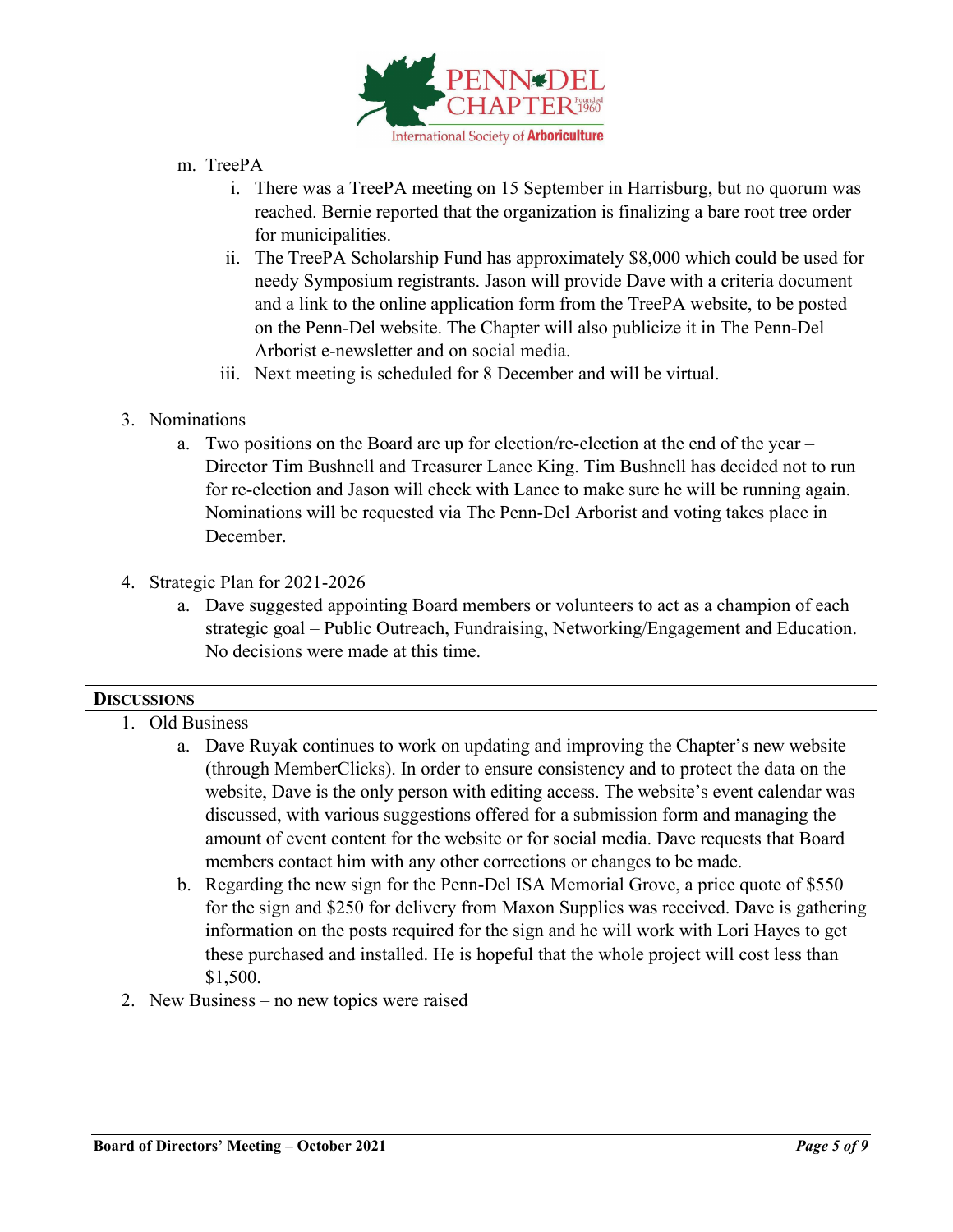

# **ACTION ITEMS**

# *From the May, August and October 2021 Board Meetings*

| Action Items (deleted as completed)                                                                                                        | <b>Board Member/Committee</b>                              | <b>Comments</b>                         |  |
|--------------------------------------------------------------------------------------------------------------------------------------------|------------------------------------------------------------|-----------------------------------------|--|
| Type up a duties and goals document for the new<br>Outreach/Member Communications Committee and<br>Chairperson role. Post on Google Drive. | John Hosbach and Dave Ruyak                                | Needs to be posted on<br>Google Drive   |  |
| Treasurer to provide checking account balance in future                                                                                    | Lance King and Dave Ruyak                                  | Ongoing                                 |  |
| Develop list of Chapter's past award winners                                                                                               | Kristin Wild                                               | Draft created, seeking<br>more input    |  |
| Develop a cleaner, more useful budget document with a<br>5-year comparison if possible                                                     | Dave Ruyak and Lance King                                  | Will arrange meeting<br>to work on it   |  |
| Notify Jason Lubar of all committee meetings so that he<br>might attend                                                                    | <b>All Committee Chairs</b>                                | Ongoing                                 |  |
| Website content updating and social media posts                                                                                            | Megan Kacenski, Jason Lubar,<br>John Hosbach, Kristin Wild | Ongoing                                 |  |
| Advertise updated Chapter website                                                                                                          | Dave Ruyak and Kristin Wild                                | Before Symposium                        |  |
| Creation of Board of Directors Handbook PPT for website                                                                                    | Outreach Committee and<br>Dave Ruyak                       | Before newly elected<br>directors start |  |
| Facilitate NQTF meeting with Matt Erb and Chris Uhland                                                                                     |                                                            |                                         |  |
| Send out Chapter Awards criteria and gather nominees                                                                                       | Jason Lubar                                                | Ongoing                                 |  |
| Prepare criteria document and get link for TreePA<br>scholarship applications                                                              | Kristin Wild                                               | Before Dec. Mtg.                        |  |
| Get link to ArcGIS map of Penn-Del ISA Memorial Grove                                                                                      | Jason Lubar                                                | Before Symposium                        |  |
| Check with Lance King on running for re-election or not                                                                                    | Jason Lubar                                                | Before Dec. Mtg.                        |  |

#### **INFORMATION ITEMS**

**Upcoming BoD meetings in 2021: 9 a.m. to 12: 30 p.m. unless otherwise noted**

# ● **3 December**

Chapter mailing address: **PO Box 306, Emmaus PA 18049**. Chapter phone: **484-523-9444**

Respectfully submitted,

Kristin Wild, Recording Secretary and Dave Ruyak, Executive Director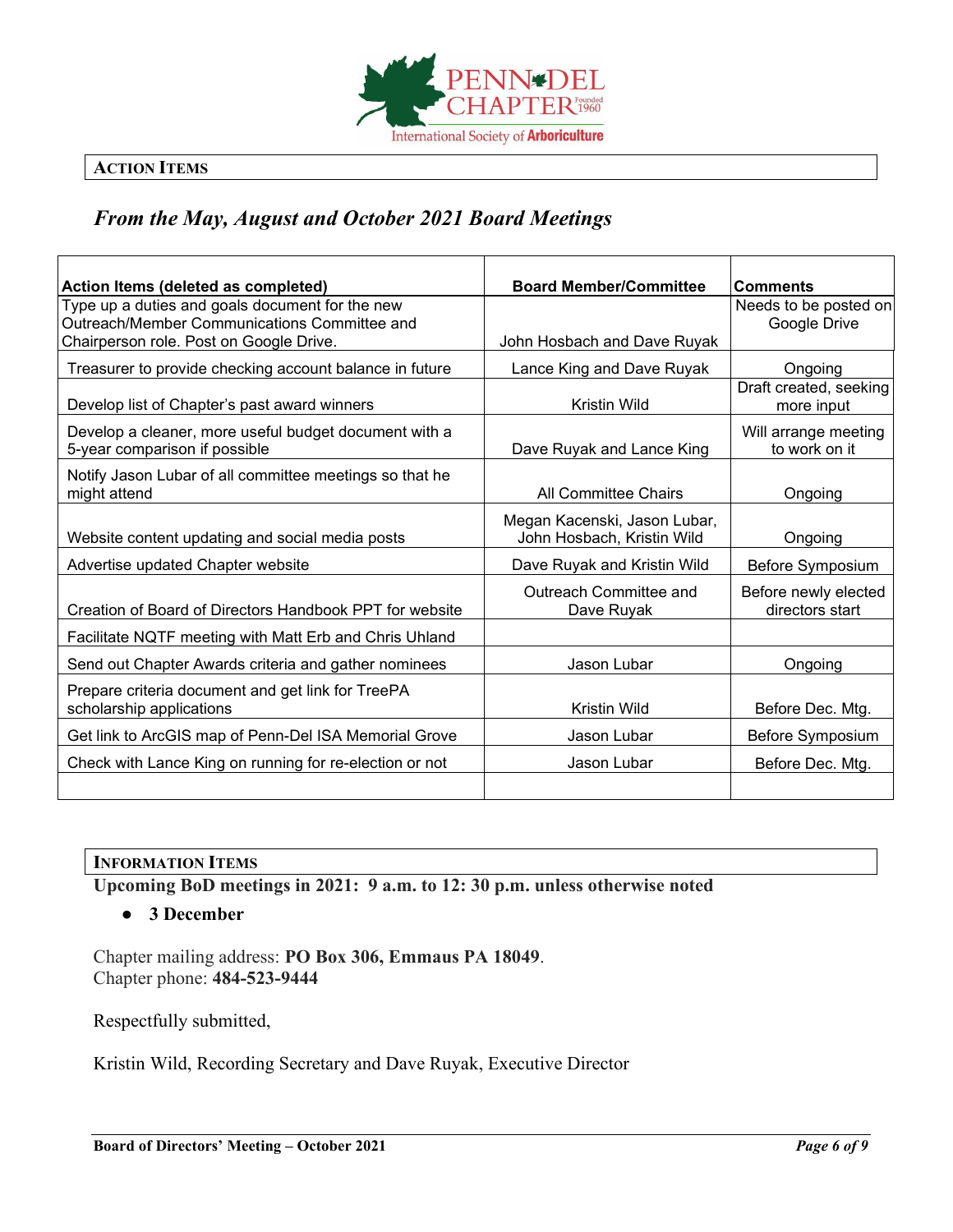

# **ISA Certification Liaison Report – 7 October 2021**

Since June, we have held no on-site exams.

# **Upcoming Exams:**

February 13, 2022, Penn-Del ISA Symposium at 25 S. Queen St., Lancaster, PA for Certified Arborist, Utility, Municipal, and Tree Worker credentials. Tree Worker skills tests will be offered. Many thanks to Clark, Celine, Alice, Herb, and Lance for coming on board to Proctor. Also, many thanks go to Jim Savage and other TW help we can muster.

# **TRAQ:**

No on-site events are booked yet in the Chapter. Other chapters have continued to host, and I have not heard COVID outcomes. I will work to schedule a March or April venue in State College, pending Chapter approval.

I delivered one virtual TRAQ Renewal instruction for the Mid-Atlantic Chapter on June 24. We had 23 participants, and currently await reviews. I will instruct at another Mid-Atlantic Chapter virtual TRAQ Renewal on November 18 and will be joined by an apprentice instructor. That should be helpful for our participants, as well as our candidate.

I was approved for and have graded a round of 22 remote TRAQ Renewal field tests in September with ISA TRAQ coordinating the operation. I will serve another period of two weeks in early December.

# **ISA Leadership Workshop:**

Lance King and I attended the virtual event. Due to schedule conflicts arising, I only made it to the first session. I am thankful for that experience.

Respectfully submitted, Scott A Sjolander

# **TREE Fund Liaison Report – 8 October 2021**

# **Since the last Board of Directors meeting:**

- Rollin the Rockies was a successful in-person and virtual event
- TREE Fund raised  $$219,412$  so far (goal was  $$400,000$ )
- Tour des Trees fundraising is accepted until October 31, 2021
- Next TREE Fund liaisons meeting is October 13, 2021
- One more free webinar will be hosted on November 15, 2021 [\(webinars](https://www.treefund.org/webinars) page)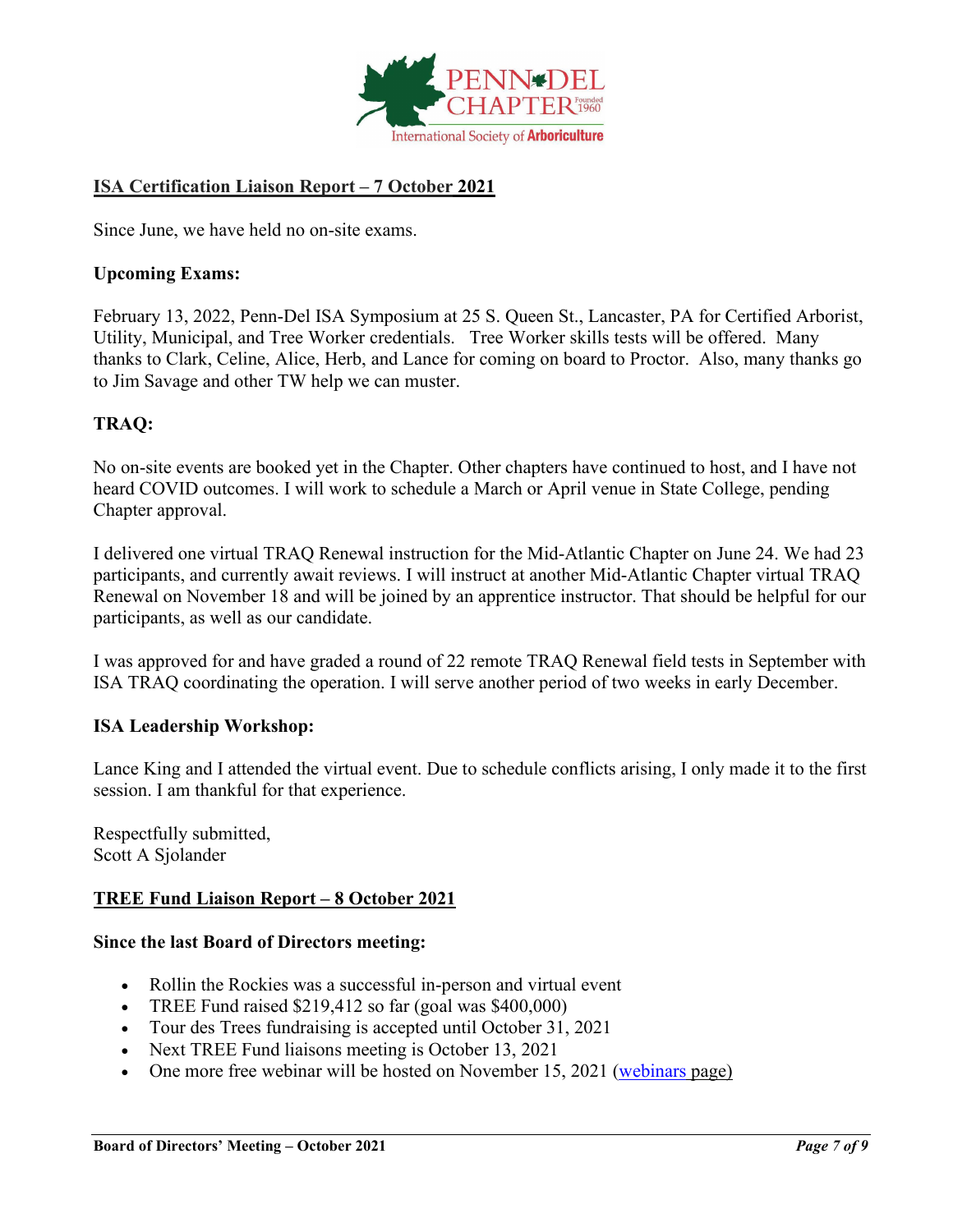

# **Previously Reported:**

- A New TREE Fund Store was opened online to generate donations. [TREE Fund Store](https://treefund-299483.square.site/)
- Grants: See a list of active grants at: [TREE Fund Research Grants](https://treefund.org/researchgrants)

# **Spring Grant Schedule:**

- **Letters of Intent: January 15 to March 1, Applications: January 15 to March 15**
- **Hyland R. Johns Grant Program:** Supports research that directly affects the work of industry professionals with awards up to \$25,000. [Read more](https://treefund.org/researchgrants/johns)
- **Utility Arborist Research Fund Grant Program:** Supports work with real importance and benefit to utility tree care professionals with awards up to \$50,000. [Read more](https://treefund.org/researchgrants/uarf)
- **Ohio Chapter ISA Education Grant Program:** Funded by Ohio Chapter ISA to fund arboricultural education programs or projects within the State of Ohio serving a target population of 16+ years in age with awards up to \$5,000. [Read more](https://treefund.org/educationgrants/ohio)
- **Scholarships:**
	- o **Robert Felix Memorial Scholarship \$5,000 [Read more](https://treefund.org/scholarships/felix)**
	- o **John Wright Memorial Scholarship \$5,000 [Read more](https://treefund.org/scholarships/wright)**
	- o **Fran Ward Women in Arboriculture Scholarship \$5,000 [Read more](https://treefund.org/scholarships/ward)**
	- o **Bonnie Appleton Memorial Scholarship \$5, 000 [Read more](https://treefund.org/scholarships/appleton)**

#### **Here are a few interesting links:**

The latest editions of the [TREE Fund Newsletters.](https://treefund.org/newsletter) TREE Fund's online [research archive](https://www.treefund.org/researcharchive) is a good place to look for Symposium topics to be covered, as well as answering questions with science-based information. If you're looking for educational content for employees, students or clients, all of the recent free [webinars](https://www.treefund.org/webinars) are available online and the schedule for future webinars has been posted as well. As always, thank you for your ongoing support of arboricultural research and education.

Respectfully submitted, Kevin Weber TREE Fund Liaison